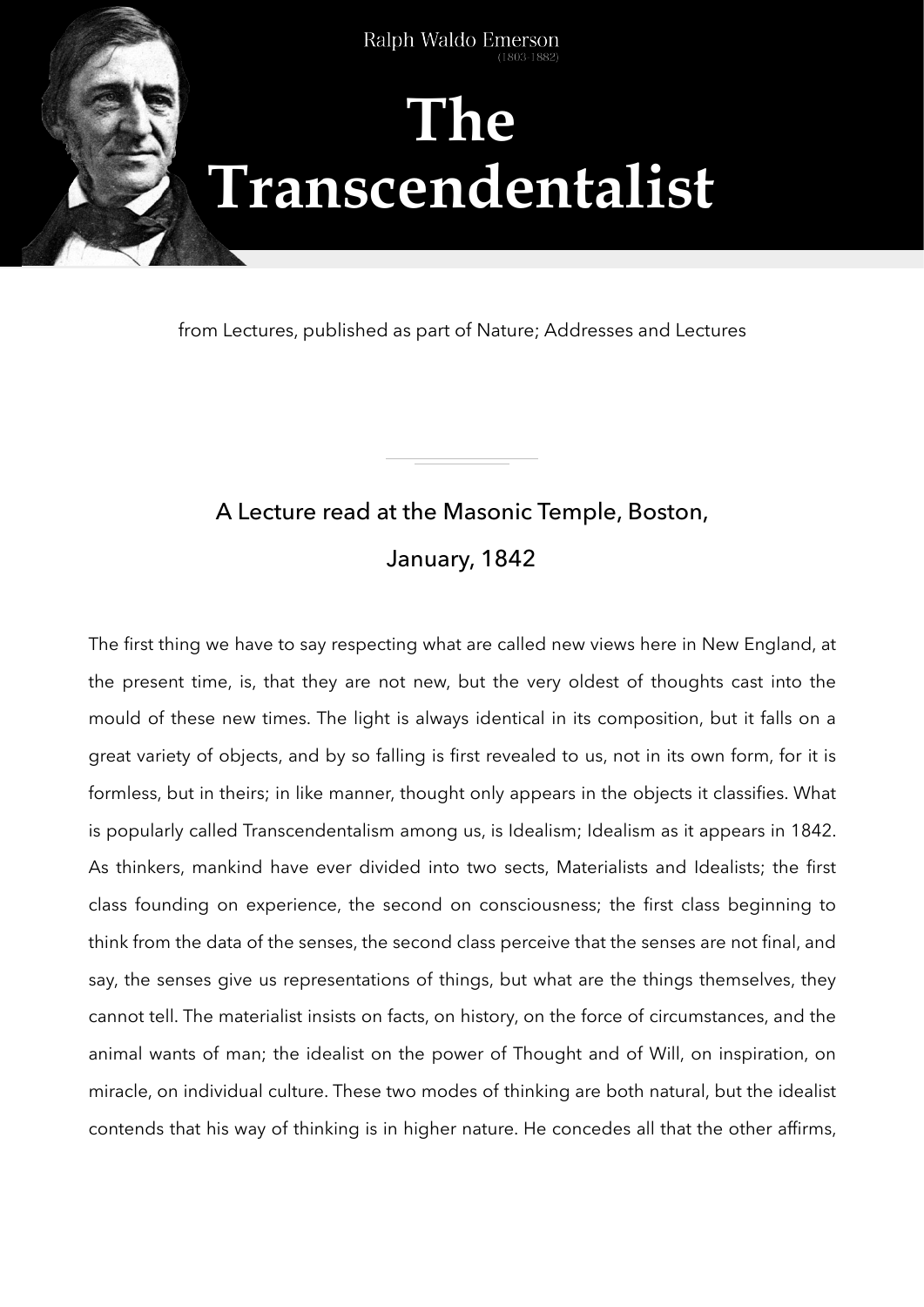admits the impressions of sense, admits their coherency, their use and beauty, and then asks the materialist for his grounds of assurance that things are as his senses represent them. But I, he says, affirm facts not affected by the illusions of sense, facts which are of the same nature as the faculty which reports them, and not liable to doubt; facts which in their first appearance to us assume a native superiority to material facts, degrading these into a language by which the first are to be spoken; facts which it only needs a retirement from the senses to discern. Every materialist will be an idealist; but an idealist can never go backward to be a materialist.

The idealist, in speaking of events, sees them as spirits. He does not deny the sensuous fact: by no means; but he will not see that alone. He does not deny the presence of this table, this chair, and the walls of this room, but he looks at these things as the reverse side of the tapestry, as the other end, each being a sequel or completion of a spiritual fact which nearly concerns him. This manner of looking at things, transfers every object in nature from an independent and anomalous position without there, into the consciousness. Even the materialist Condillac, perhaps the most logical expounder of materialism, was constrained to say, "Though we should soar into the heavens, though we should sink into the abyss, we never go out of ourselves; it is always our own thought that we perceive." What more could an idealist say?

The materialist, secure in the certainty of sensation, mocks at fine-spun theories, at stargazers and dreamers, and believes that his life is solid, that he at least takes nothing for granted, but knows where he stands, and what he does. Yet how easy it is to show him, that he also is a phantom walking and working amid phantoms, and that he need only ask a question or two beyond his daily questions, to find his solid universe growing dim and impalpable before his sense. The sturdy capitalist, no matter how deep and square on blocks of Quincy granite he lays the foundations of his banking-house or Exchange, must set it, at last, not on a cube corresponding to the angles of his structure, but on a mass of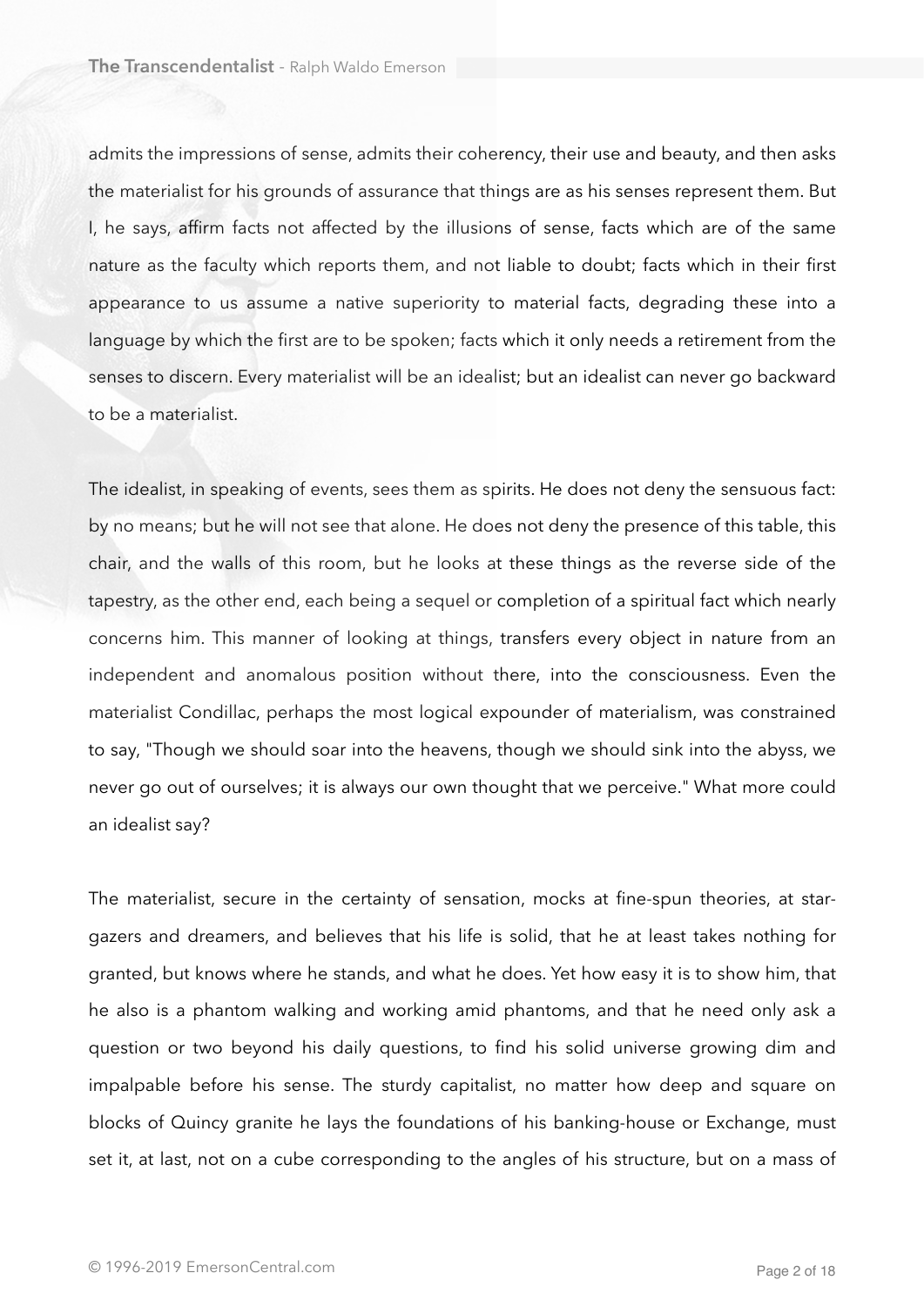unknown materials and solidity, red-hot or white-hot, perhaps at the core, which rounds off to an almost perfect sphericity, and lies floating in soft air, and goes spinning away, dragging bank and banker with it at a rate of thousands of miles the hour, he knows not whither, – a bit of bullet, now glimmering, now darkling through a small cubic space on the edge of an unimaginable pit of emptiness. And this wild balloon, in which his whole venture is embarked, is a just symbol of his whole state and faculty. One thing, at least, he says is certain, and does not give me the headache, that figures do not lie; the multiplication table has been hitherto found unimpeachable truth; and, moreover, if I put a gold eagle in my safe, I find it again to-morrow; — but for these thoughts, I know not whence they are. They change and pass away. But ask him why he believes that an uniform experience will continue uniform, or on what grounds he founds his faith in his figures, and he will perceive that his mental fabric is built up on just as strange and quaking foundations as his proud edifice of stone.

In the order of thought, the materialist takes his departure from the external world, and esteems a man as one product of that. The idealist takes his departure from his consciousness, and reckons the world an appearance. The materialist respects sensible masses, Society, Government, social art, and luxury, every establishment, every mass, whether majority of numbers, or extent of space, or amount of objects, every social action. The idealist has another measure, which is metaphysical, namely, the rank which things themselves take in his consciousness; not at all, the size or appearance. Mind is the only reality, of which men and all other natures are better or worse reflectors. Nature, literature, history, are only subjective phenomena. Although in his action overpowered by the laws of action, and so, warmly cooperating with men, even preferring them to himself, yet when he speaks scientifically, or after the order of thought, he is constrained to degrade persons into representatives of truths. He does not respect labor, or the products of labor, namely, property, otherwise than as a manifold symbol, illustrating with wonderful fidelity of details the laws of being; he does not respect government, except as far as it reiterates the law of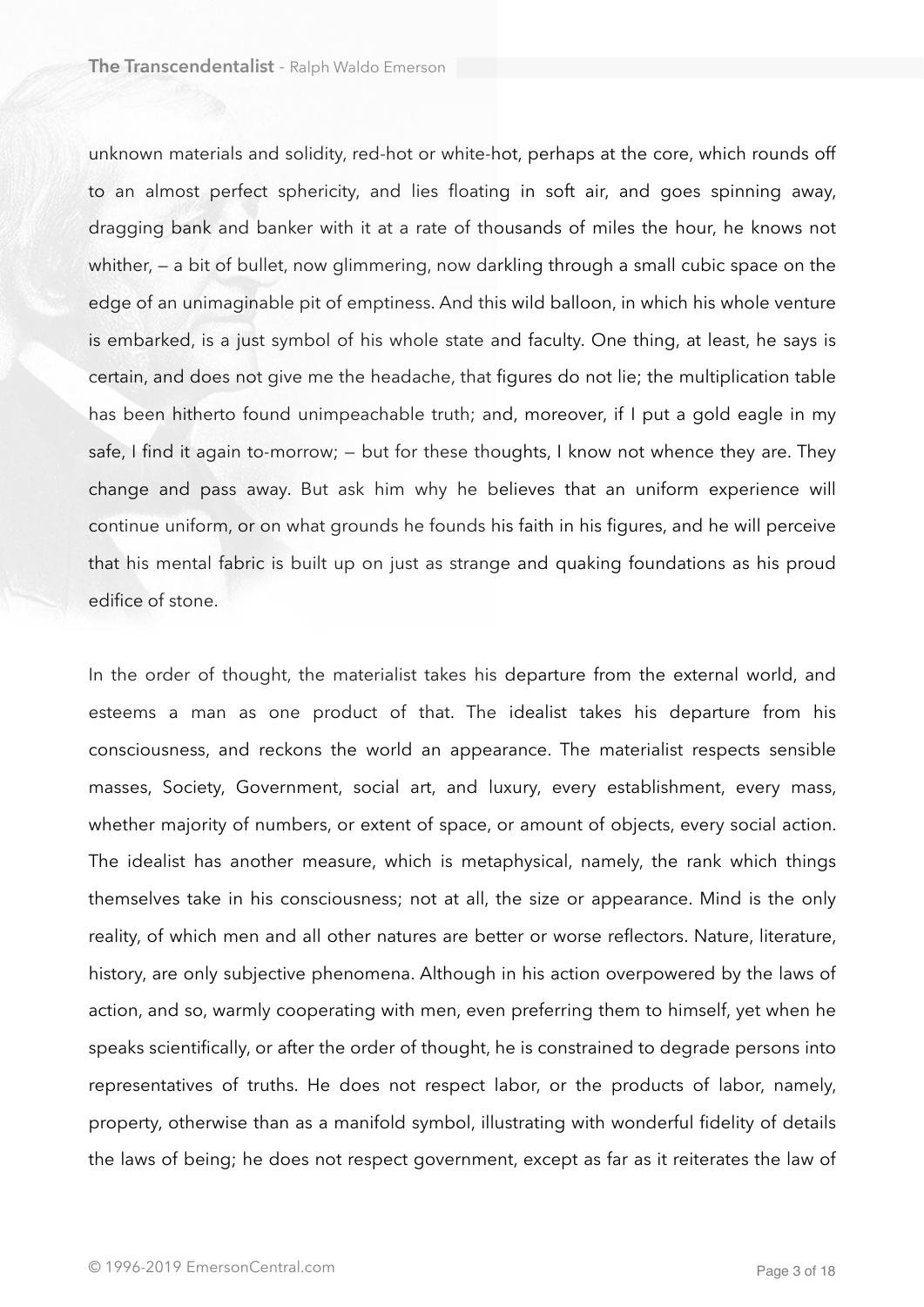his mind; nor the church; nor charities; nor arts, for themselves; but hears, as at a vast distance, what they say, as if his consciousness would speak to him through a pantomimic scene. His thought, — that is the Universe. His experience inclines him to behold the procession of facts you call the world, as flowing perpetually outward from an invisible, unsounded centre in himself, centre alike of him and of them, and necessitating him to regard all things as having a subjective or relative existence, relative to that aforesaid Unknown Centre of him.

From this transfer of the world into the consciousness, this beholding of all things in the mind, follow easily his whole ethics. It is simpler to be self-dependent. The height, the deity of man is, to be self-sustained, to need no gift, no foreign force. Society is good when it does not violate me; but best when it is likest to solitude. Everything real is self-existent. Everything divine shares the self-existence of Deity. All that you call the world is the shadow of that substance which you are, the perpetual creation of the powers of thought, of those that are dependent and of those that are independent of your will. Do not cumber yourself with fruitless pains to mend and remedy remote effects; let the soul be erect, and all things will go well. You think me the child of my circumstances: I make my circumstance. Let any thought or motive of mine be different from that they are, the difference will transform my condition and economy.  $I -$  this thought which is called  $I - I$  is the mould into which the world is poured like melted wax. The mould is invisible, but the world betrays the shape of the mould. You call it the power of circumstance, but it is the power of me. Am I in harmony with myself? my position will seem to you just and commanding. Am I vicious and insane? my fortunes will seem to you obscure and descending. As I am, so shall I associate, and, so shall I act; Caesar's history will paint out Caesar. Jesus acted so, because he thought so. I do not wish to overlook or to gainsay any reality; I say, I make my circumstance: but if you ask me, Whence am I? I feel like other men my relation to that Fact which cannot be spoken, or defined, nor even thought, but which exists, and will exist.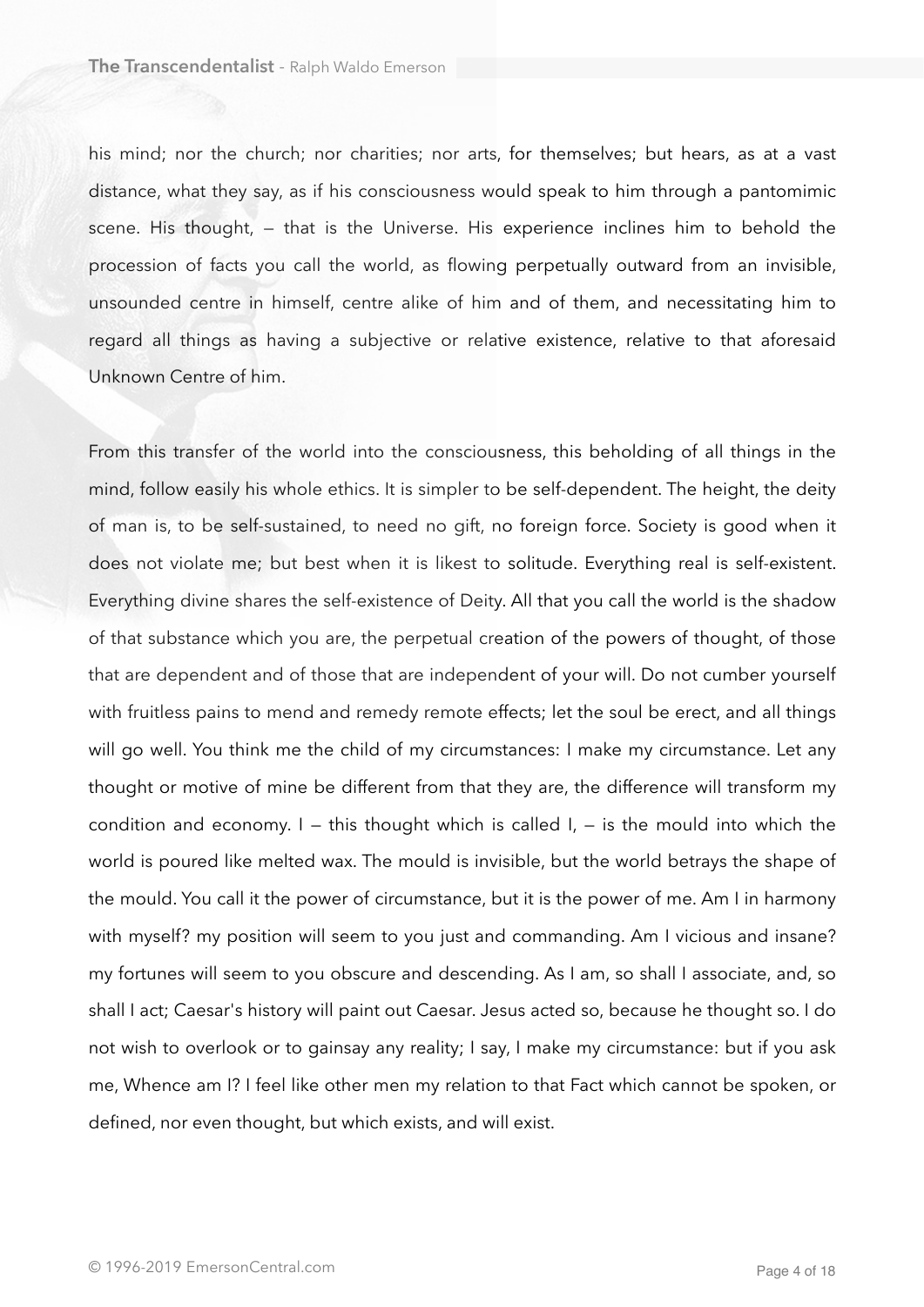The Transcendentalist adopts the whole connection of spiritual doctrine. He believes in miracle, in the perpetual openness of the human mind to new influx of light and power; he believes in inspiration, and in ecstasy. He wishes that the spiritual principle should be suffered to demonstrate itself to the end, in all possible applications to the state of man, without the admission of anything unspiritual; that is, anything positive, dogmatic, personal. Thus, the spiritual measure of inspiration is the depth of the thought, and never, who said it? And so he resists all attempts to palm other rules and measures on the spirit than its own.

In action, he easily incurs the charge of antinomianism by his avowal that he, who has the Lawgiver, may with safety not only neglect, but even contravene every written commandment. In the play of Othello, the expiring Desdemona absolves her husband of the murder, to her attendant Emilia. Afterwards, when Emilia charges him with the crime, Othello exclaims,

## "You heard her say herself it was not I."

### Emilia replies,

#### "The more angel she, and thou the blacker devil."

Of this fine incident, Jacobi, the Transcendental moralist, makes use, with other parallel instances, in his reply to Fichte. Jacobi, refusing all measure of right and wrong except the determinations of the private spirit, remarks that there is no crime but has sometimes been a virtue. "I," he says, "am that atheist, that godless person who, in opposition to an imaginary doctrine of calculation, would lie as the dying Desdemona lied; would lie and deceive, as Pylades when he personated Orestes; would assassinate like Timoleon; would perjure myself like Epaminondas, and John de Witt; I would resolve on suicide like Cato; I would commit sacrilege with David; yea, and pluck ears of corn on the Sabbath, for no other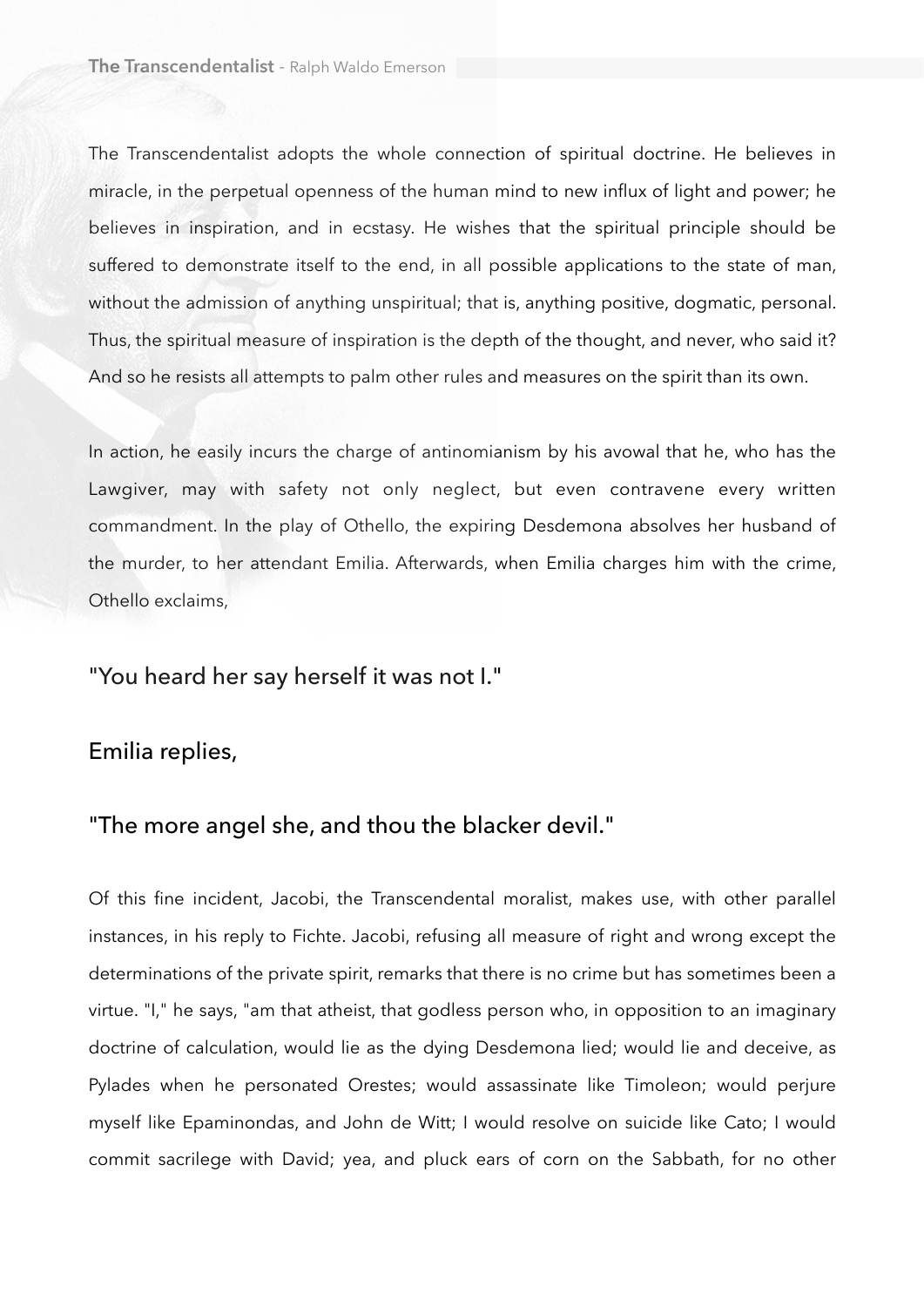reason than that I was fainting for lack of food. For, I have assurance in myself, that, in pardoning these faults according to the letter, man exerts the sovereign right which the majesty of his being confers on him; he sets the seal of his divine nature to the grace he accords."

In like manner, if there is anything grand and daring in human thought or virtue, any reliance on the vast, the unknown; any presentiment; any extravagance of faith, the spiritualist adopts it as most in nature. The oriental mind has always tended to this largeness. Buddhism is an expression of it. The Buddhist who thanks no man, who says, "do not flatter your benefactors," but who, in his conviction that every good deed can by no possibility escape its reward, will not deceive the benefactor by pretending that he has done more than he should, is a Transcendentalist.

You will see by this sketch that there is no such thing as a Transcendental \_party\_; that there is no pure Transcendentalist; that we know of none but prophets and heralds of such a philosophy; that all who by strong bias of nature have leaned to the spiritual side in doctrine, have stopped short of their goal. We have had many harbingers and forerunners; but of a purely spiritual life, history has afforded no example. I mean, we have yet no man who has leaned entirely on his character, and eaten angels' food; who, trusting to his sentiments, found life made of miracles; who, working for universal aims, found himself fed, he knew not how; clothed, sheltered, and weaponed, he knew not how, and yet it was done by his own hands. Only in the instinct of the lower animals, we find the suggestion of the methods of it, and something higher than our understanding. The squirrel hoards nuts, and the bee gathers honey, without knowing what they do, and they are thus provided for without selfishness or disgrace.

Shall we say, then, that Transcendentalism is the Saturnalia or excess of Faith; the presentiment of a faith proper to man in his integrity, excessive only when his imperfect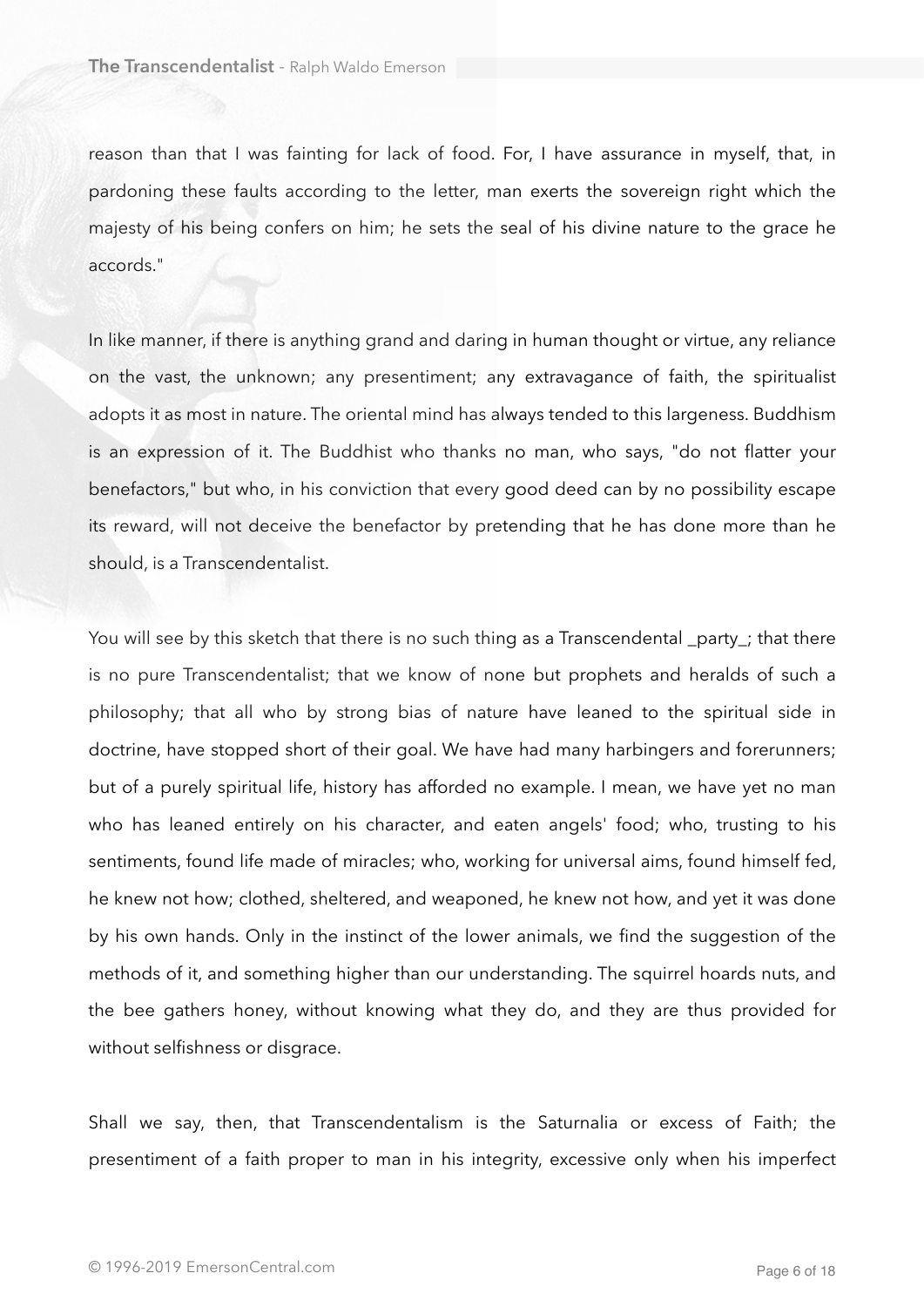obedience hinders the satisfaction of his wish. Nature is transcendental, exists primarily, necessarily, ever works and advances, yet takes no thought for the morrow. Man owns the dignity of the life which throbs around him in chemistry, and tree, and animal, and in the involuntary functions of his own body; yet he is balked when he tries to fling himself into this enchanted circle, where all is done without degradation. Yet genius and virtue predict in man the same absence of private ends, and of condescension to circumstances, united with every trait and talent of beauty and power.

This way of thinking, falling on Roman times, made Stoic philosophers; falling on despotic times, made patriot Catos and Brutuses; falling on superstitious times, made prophets and apostles; on popish times, made protestants and ascetic monks, preachers of Faith against the preachers of Works; on prelatical times, made Puritans and Quakers; and falling on Unitarian and commercial times, makes the peculiar shades of Idealism which we know.

It is well known to most of my audience, that the Idealism of the present day acquired the name of Transcendental, from the use of that term by Immanuel Kant, of Konigsberg, who replied to the skeptical philosophy of Locke, which insisted that there was nothing in the intellect which was not previously in the experience of the senses, by showing that there was a very important class of ideas, or imperative forms, which did not come by experience, but through which experience was acquired; that these were intuitions of the mind itself; and he denominated them Transcendental forms. The extraordinary profoundness and precision of that man's thinking have given vogue to his nomenclature, in Europe and America, to that extent, that whatever belongs to the class of intuitive thought, is popularly called at the present day Transcendental.

Although, as we have said, there is no pure Transcendentalist, yet the tendency to respect the intuitions, and to give them, at least in our creed, all authority over our experience, has deeply colored the conversation and poetry of the present day; and the history of genius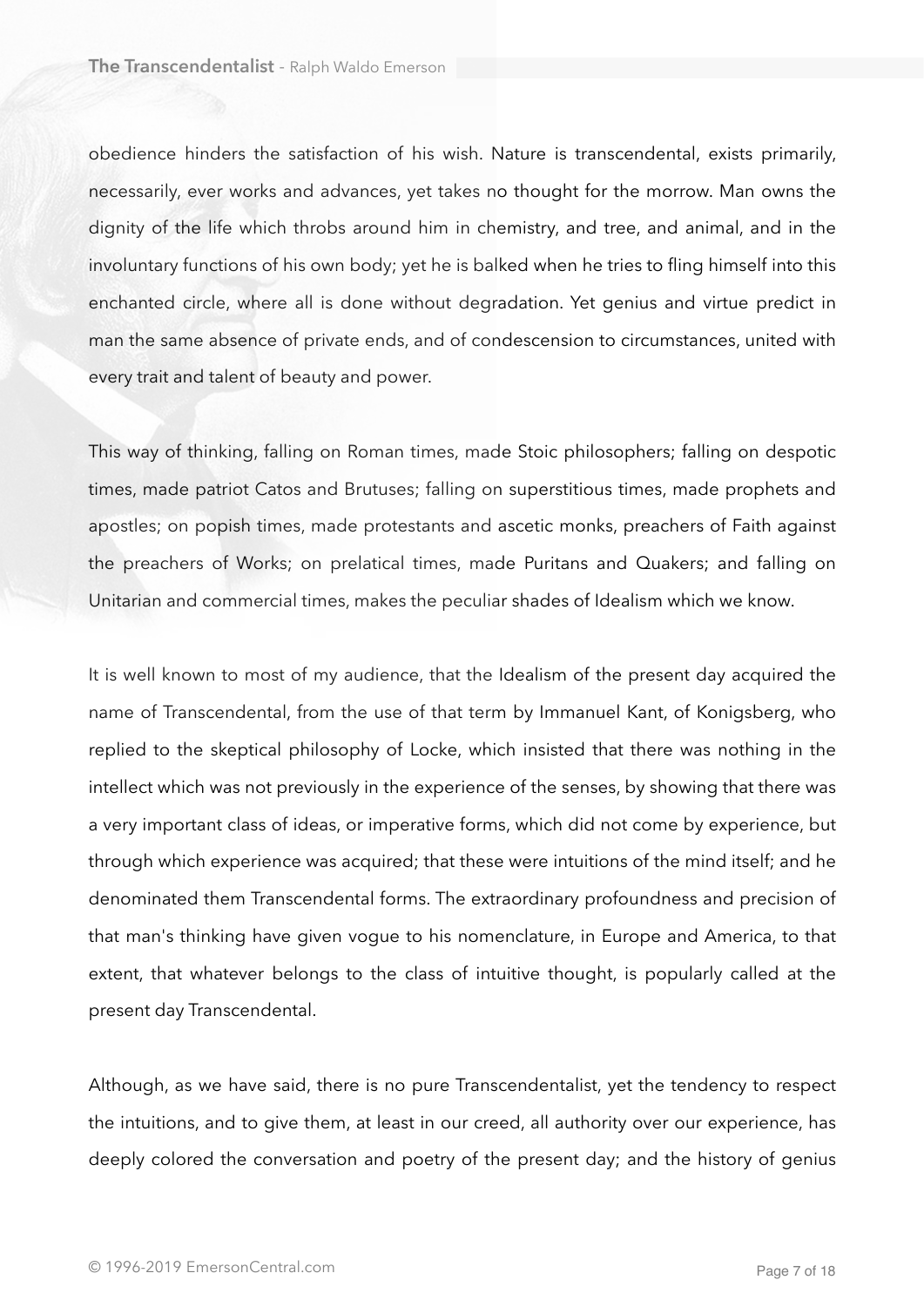and of religion in these times, though impure, and as yet not incarnated in any powerful individual, will be the history of this tendency.

It is a sign of our times, conspicuous to the coarsest observer, that many intelligent and religious persons withdraw themselves from the common labors and competitions of the market and the caucus, and betake themselves to a certain solitary and critical way of living, from which no solid fruit has yet appeared to justify their separation. They hold themselves aloof: they feel the disproportion between their faculties and the work offered them, and they prefer to ramble in the country and perish of ennui, to the degradation of such charities and such ambitions as the city can propose to them. They are striking work, and crying out for somewhat worthy to do! What they do, is done only because they are overpowered by the humanities that speak on all sides; and they consent to such labor as is open to them, though to their lofty dream the writing of Iliads or Hamlets, or the building of cities or empires seems drudgery.

Now every one must do after his kind, be he asp or angel, and these must. The question, which a wise man and a student of modern history will ask, is, what that kind is? And truly, as in ecclesiastical history we take so much pains to know what the Gnostics, what the Essenes, what the Manichees, and what the Reformers believed, it would not misbecome us to inquire nearer home, what these companions and contemporaries of ours think and do, at least so far as these thoughts and actions appear to be not accidental and personal, but common to many, and the inevitable flower of the Tree of Time. Our American literature and spiritual history are, we confess, in the optative mood; but whoso knows these seething brains, these admirable radicals, these unsocial worshippers, these talkers who talk the sun and moon away, will believe that this heresy cannot pass away without leaving its mark.

They are lonely; the spirit of their writing and conversation is lonely; they repel influences; they shun general society; they incline to shut themselves in their chamber in the house, to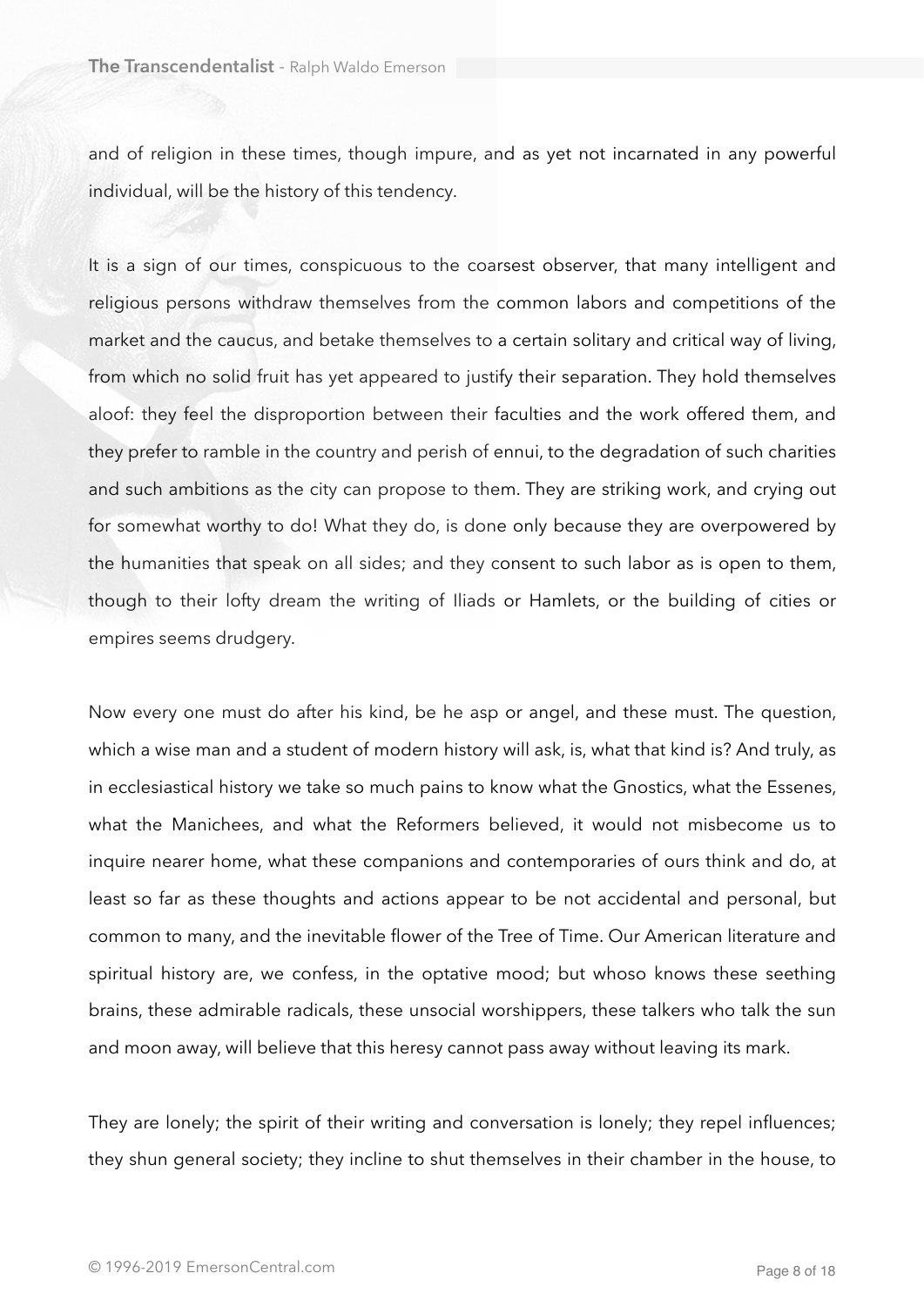live in the country rather than in the town, and to find their tasks and amusements in solitude. Society, to be sure, does not like this very well; it saith, Whoso goes to walk alone, accuses the whole world; he declareth all to be unfit to be his companions; it is very uncivil, nay, insulting; Society will retaliate. Meantime, this retirement does not proceed from any whim on the part of these separators; but if any one will take pains to talk with them, he will find that this part is chosen both from temperament and from principle; with some unwillingness, too, and as a choice of the less of two evils; for these persons are not by nature melancholy, sour, and unsocial, — they are not stockish or brute, — but joyous; susceptible, affectionate; they have even more than others a great wish to be loved. Like the young Mozart, they are rather ready to cry ten times a day, "But are you sure you love me?" Nay, if they tell you their whole thought, they will own that love seems to them the last and highest gift of nature; that there are persons whom in their hearts they daily thank for existing, — persons whose faces are perhaps unknown to them, but whose fame and spirit have penetrated their solitude, - and for whose sake they wish to exist. To behold the beauty of another character, which inspires a new interest in our own; to behold the beauty lodged in a human being, with such vivacity of apprehension, that I am instantly forced home to inquire if I am not deformity itself: to behold in another the expression of a love so high that it assures itself, — assures itself also to me against every possible casualty except my unworthiness; — these are degrees on the scale of human happiness, to which they have ascended; and it is a fidelity to this sentiment which has made common association distasteful to them. They wish a just and even fellowship, or none. They cannot gossip with you, and they do not wish, as they are sincere and religious, to gratify any mere curiosity which you may entertain. Like fairies, they do not wish to be spoken of. Love me, they say, but do not ask who is my cousin and my uncle. If you do not need to hear my thought, because you can read it in my face and behavior, then I will tell it you from sunrise to sunset. If you cannot divine it, you would not understand what I say. I will not molest myself for you. I do not wish to be profaned.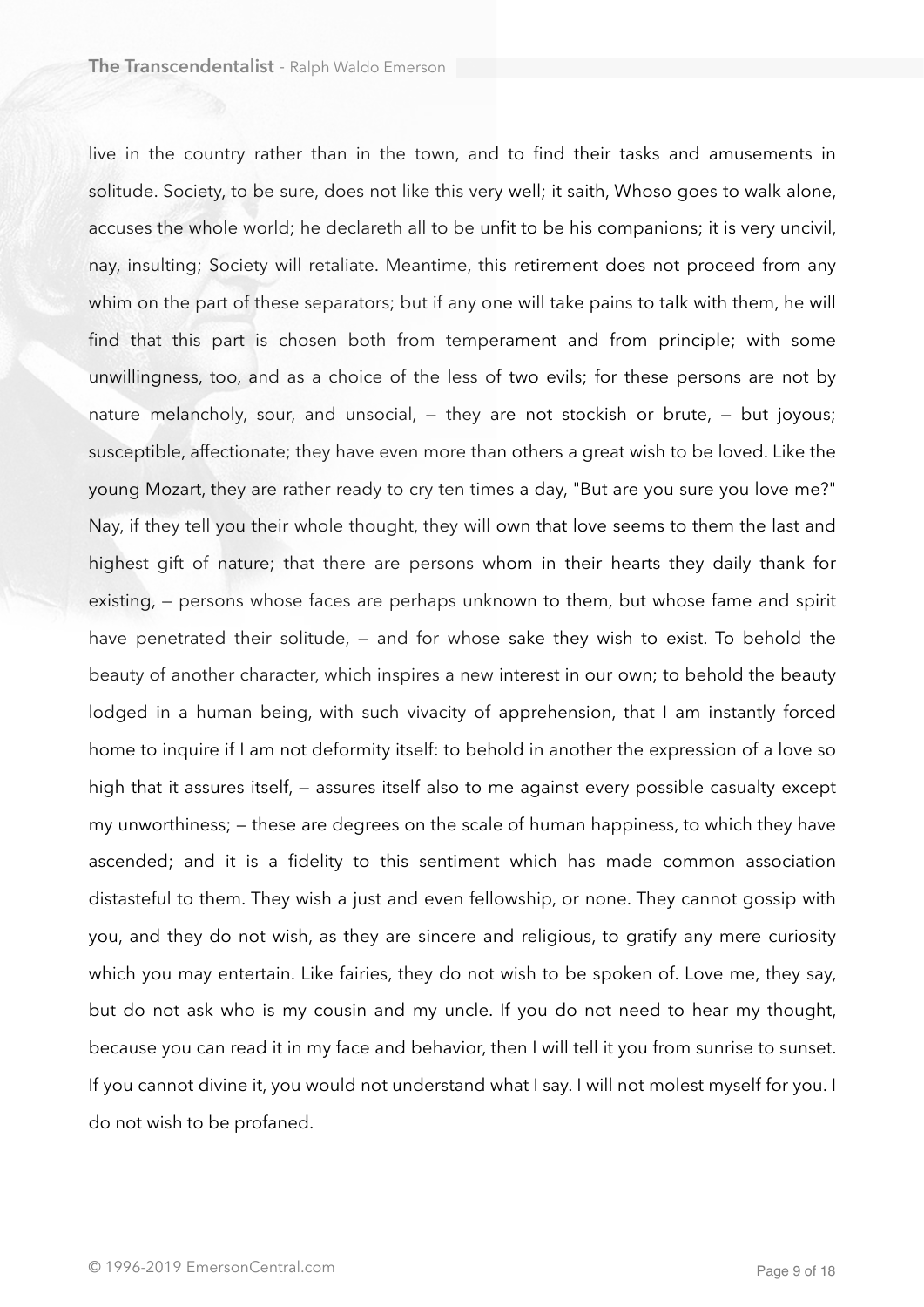And yet, it seems as if this loneliness, and not this love, would prevail in their circumstances, because of the extravagant demand they make on human nature. That, indeed, constitutes a new feature in their portrait, that they are the most exacting and extortionate critics. Their quarrel with every man they meet, is not with his kind, but with his degree. There is not enough of him, — that is the only fault. They prolong their privilege of childhood in this wise, of doing nothing, — but making immense demands on all the gladiators in the lists of action and fame. They make us feel the strange disappointment which overcasts every human youth. So many promising youths, and never a finished man! The profound nature will have a savage rudeness; the delicate one will be shallow, or the victim of sensibility; the richly accomplished will have some capital absurdity; and so every piece has a crack. 'T is strange, but this masterpiece is a result of such an extreme delicacy, that the most unobserved flaw in the boy will neutralize the most aspiring genius, and spoil the work. Talk with a seaman of the hazards to life in his profession, and he will ask you, "Where are the old sailors? do you not see that all are young men?" And we, on this sea of human thought, in like manner inquire, Where are the old idealists? where are they who represented to the last generation that extravagant hope, which a few happy aspirants suggest to ours? In looking at the class of counsel, and power, and wealth, and at the matronage of the land, amidst all the prudence and all the triviality, one asks, Where are they who represented genius, virtue, the invisible and heavenly world, to these? Are they dead, — taken in early ripeness to the gods, — as ancient wisdom foretold their fate? Or did the high idea die out of them, and leave their unperfumed body as its tomb and tablet, announcing to all that the celestial inhabitant, who once gave them beauty, had departed? Will it be better with the new generation? We easily predict a fair future to each new candidate who enters the lists, but we are frivolous and volatile, and by low aims and ill example do what we can to defeat this hope. Then these youths bring us a rough but effectual aid. By their unconcealed dissatisfaction, they expose our poverty, and the insignificance of man to man. A man is a poor limitary benefactor. He ought to be a shower of benefits — a great influence, which should never let his brother go, but should refresh old merits continually with new ones; so that, though absent, he should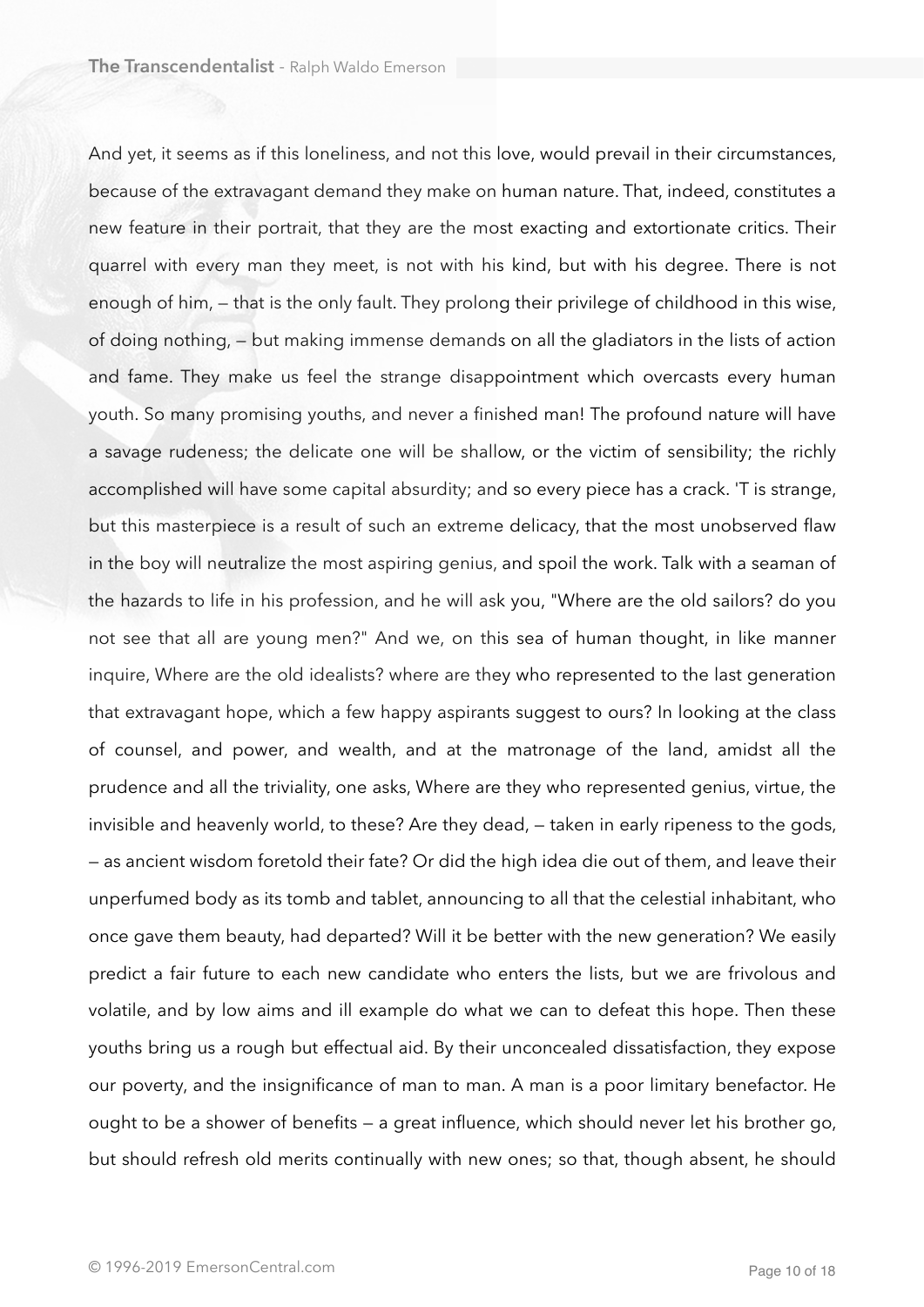never be out of my mind, his name never far from my lips; but if the earth should open at my side, or my last hour were come, his name should be the prayer I should utter to the Universe. But in our experience, man is cheap, and friendship wants its deep sense. We affect to dwell with our friends in their absence, but we do not; when deed, word, or letter comes not, they let us go. These exacting children advertise us of our wants. There is no compliment, no smooth speech with them; they pay you only this one compliment, of insatiable expectation; they aspire, they severely exact, and if they only stand fast in this watch-tower, and persist in demanding unto the end, and without end, then are they terrible friends, whereof poet and priest cannot choose but stand in awe; and what if they eat clouds, and drink wind, they have not been without service to the race of man.

With this passion for what is great and extraordinary, it cannot be wondered at, that they are repelled by vulgarity and frivolity in people. They say to themselves, It is better to be alone than in bad company. And it is really a wish to be met, — the wish to find society for their hope and religion, — which prompts them to shun what is called society. They feel that they are never so fit for friendship, as when they have quitted mankind, and taken themselves to friend. A picture, a book, a favorite spot in the hills or the woods, which they can people with the fair and worthy creation of the fancy, can give them often forms so vivid, that these for the time shall seem real, and society the illusion.

But their solitary and fastidious manners not only withdraw them from the conversation, but from the labors of the world; they are not good citizens, not good members of society; unwillingly they bear their part of the public and private burdens; they do not willingly share in the public charities, in the public religious rites, in the enterprises of education, of missions foreign or domestic, in the abolition of the slave-trade, or in the temperance society. They do not even like to vote. The philanthropists inquire whether Transcendentalism does not mean sloth: they had as lief hear that their friend is dead, as that he is a Transcendentalist; for then is he paralyzed, and can never do anything for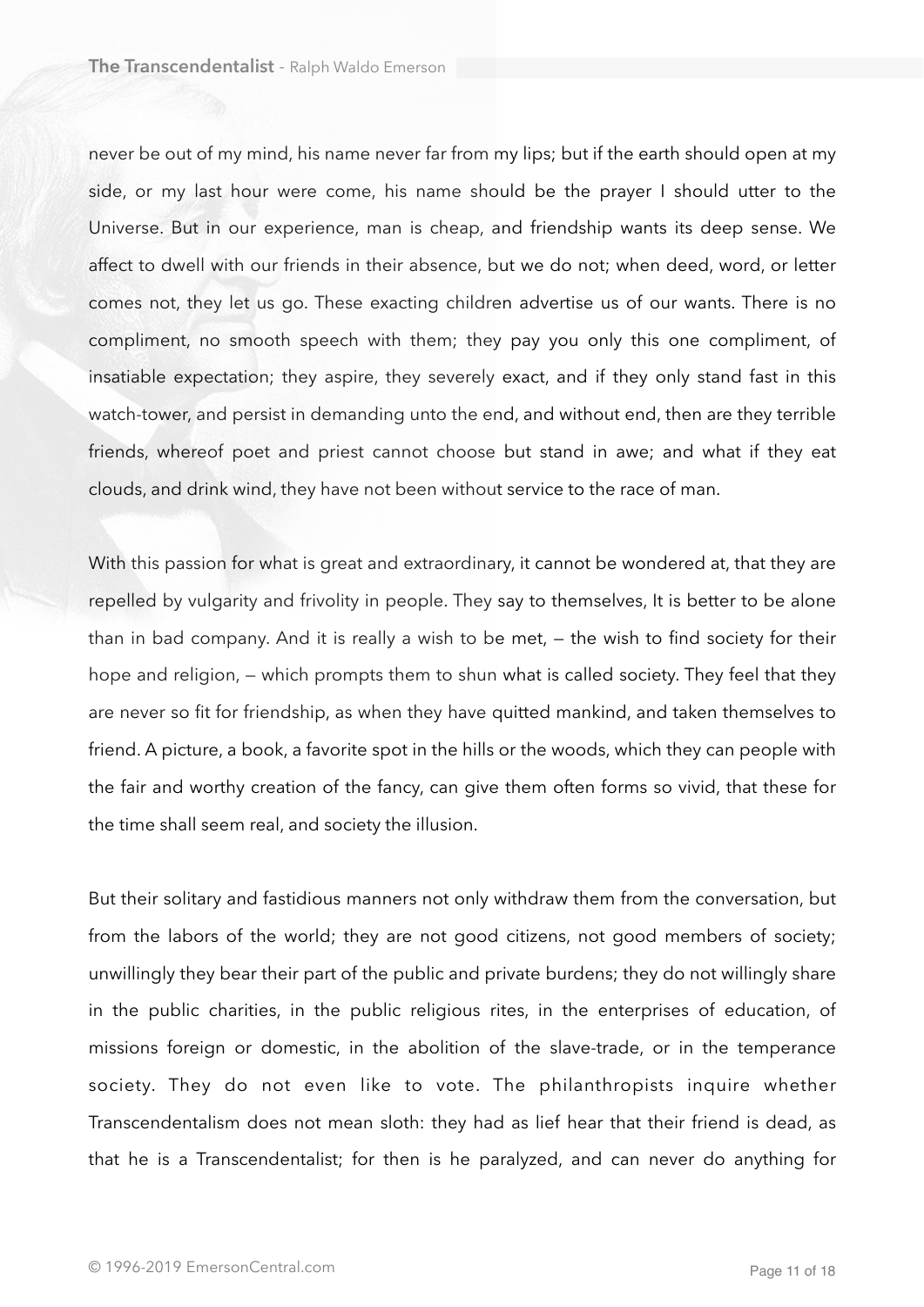humanity. What right, cries the good world, has the man of genius to retreat from work, and indulge himself? The popular literary creed seems to be, 'I am a sublime genius; I ought not therefore to labor.' But genius is the power to labor better and more availably. Deserve thy genius: exalt it. The good, the illuminated, sit apart from the rest, censuring their dulness and vices, as if they thought that, by sitting very grand in their chairs, the very brokers, attorneys, and congressmen would see the error of their ways, and flock to them. But the good and wise must learn to act, and carry salvation to the combatants and demagogues in the dusty arena below.

On the part of these children, it is replied, that life and their faculty seem to them gifts too rich to be squandered on such trifles as you propose to them. What you call your fundamental institutions, your great and holy causes, seem to them great abuses, and, when nearly seen, paltry matters. Each 'Cause,' as it is called, — say Abolition, Temperance, say Calvinism, or Unitarianism, — becomes speedily a little shop, where the article, let it have been at first never so subtle and ethereal, is now made up into portable and convenient cakes, and retailed in small quantities to suit purchasers. You make very free use of these words 'great' and 'holy,' but few things appear to them such. Few persons have any magnificence of nature to inspire enthusiasm, and the philanthropies and charities have a certain air of quackery. As to the general course of living, and the daily employments of men, they cannot see much virtue in these, since they are parts of this vicious circle; and, as no great ends are answered by the men, there is nothing noble in the arts by which they are maintained. Nay, they have made the experiment, and found that, from the liberal professions to the coarsest manual labor, and from the courtesies of the academy and the college to the conventions of the cotillon-room and the morning call, there is a spirit of cowardly compromise and seeming, which intimates a frightful skepticism, a life without love, and an activity without an aim.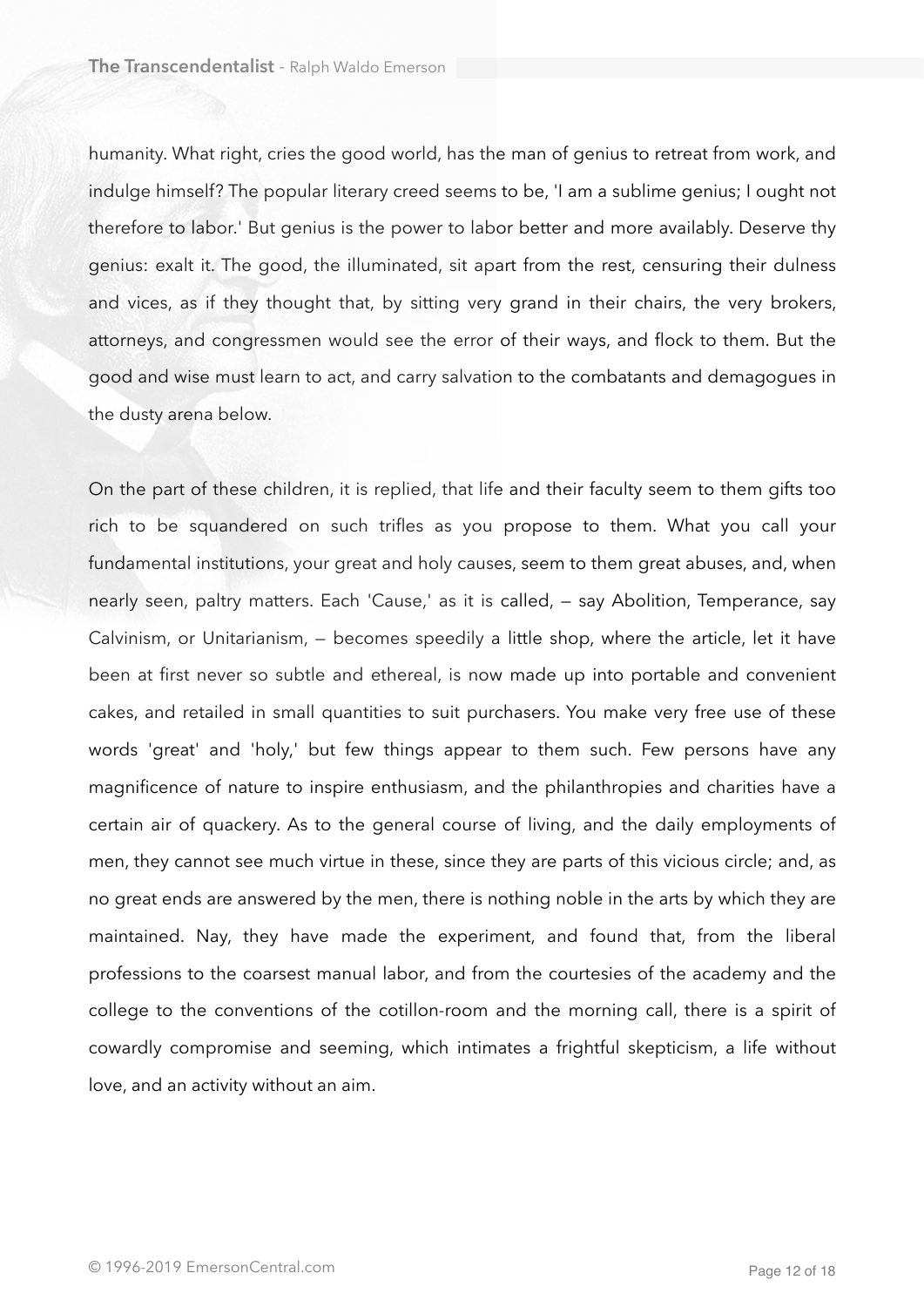Unless the action is necessary, unless it is adequate, I do not wish to perform it. I do not wish to do one thing but once. I do not love routine. Once possessed of the principle, it is equally easy to make four or forty thousand applications of it. A great man will be content to have indicated in any the slightest manner his perception of the reigning Idea of his time, and will leave to those who like it the multiplication of examples. When he has hit the white, the rest may shatter the target. Every thing admonishes us how needlessly long life is. Every moment of a hero so raises and cheers us, that a twelve-month is an age. All that the brave Xanthus brings home from his wars, is the recollection that, at the storming of Samos, "in the heat of the battle, Pericles smiled on me, and passed on to another detachment." It is the quality of the moment, not the number of days, of events, or of actors, that imports.

New, we confess, and by no means happy, is our condition: if you want the aid of our labor, we ourselves stand in greater want of the labor. We are miserable with inaction. We perish of rest and rust: but we do not like your work.

'Then,' says the world, 'show me your own.'

'We have none.'

'What will you do, then?' cries the world.

'We will wait.'

'How long?'

'Until the Universe rises up and calls us to work.'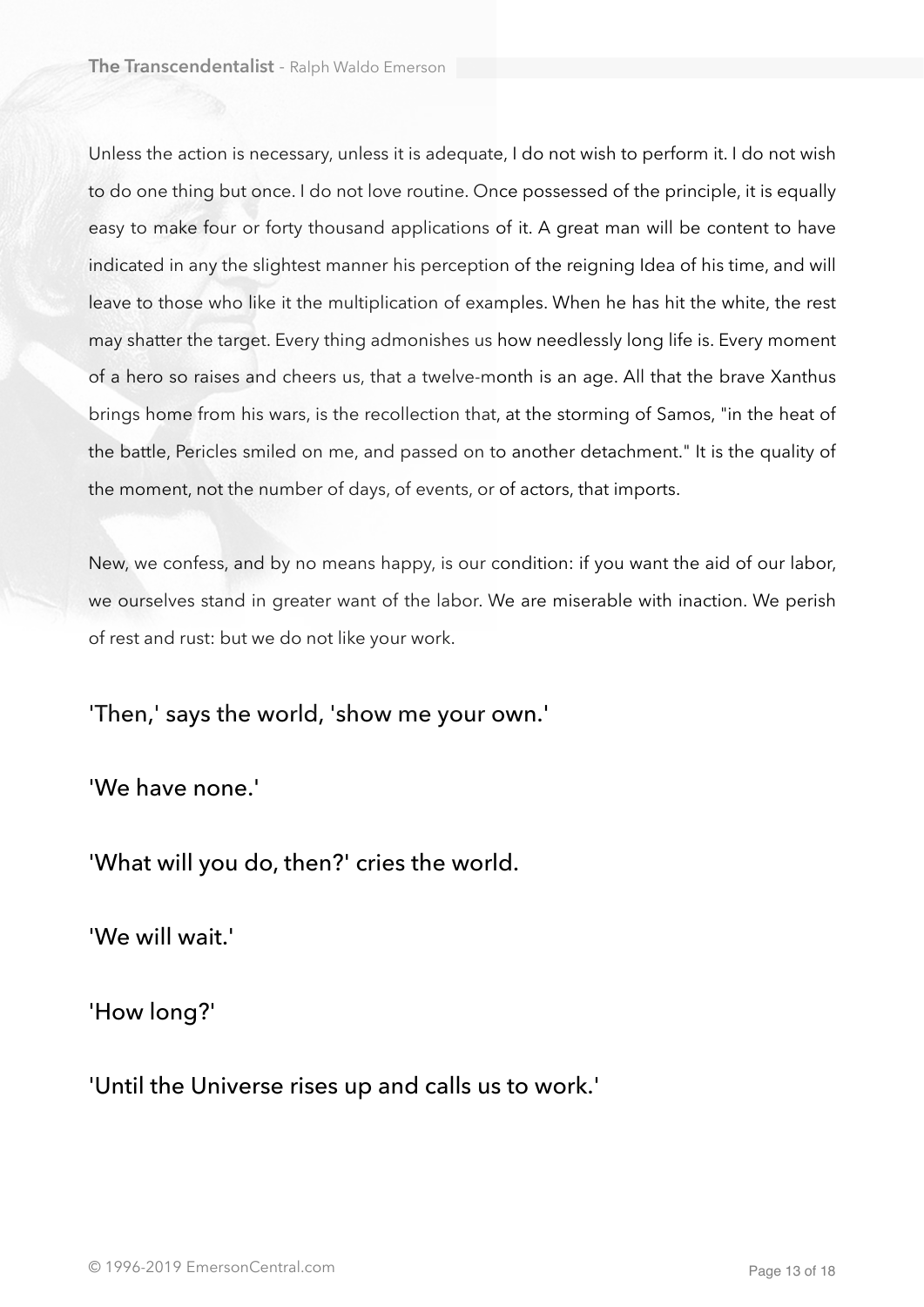## 'But whilst you wait, you grow old and useless.'

'Be it so: I can sit in a corner and \_perish\_, (as you call it,) but I will not move until I have the highest command. If no call should come for years, for centuries, then I know that the want of the Universe is the attestation of faith by my abstinence. Your virtuous projects, so called, do not cheer me. I know that which shall come will cheer me. If I cannot work, at least I need not lie. All that is clearly due to-day is not to lie. In other places, other men have encountered sharp trials, and have behaved themselves well. The martyrs were sawn asunder, or hung alive on meat-hooks. Cannot we screw our courage to patience and truth, and without complaint, or even with good-humor, await our turn of action in the Infinite Counsels?'

But, to come a little closer to the secret of these persons, we must say, that to them it seems a very easy matter to answer the objections of the man of the world, but not so easy to dispose of the doubts and objections that occur to themselves. They are exercised in their own spirit with queries, which acquaint them with all adversity, and with the trials of the bravest heroes. When I asked them concerning their private experience, they answered somewhat in this wise: It is not to be denied that there must be some wide difference between my faith and other faith; and mine is a certain brief experience, which surprised me in the highway or in the market, in some place, at some time, — whether in the body or out of the body, God knoweth, — and made me aware that I had played the fool with fools all this time, but that law existed for me and for all; that to me belonged trust, a child's trust and obedience, and the worship of ideas, and I should never be fool more. Well, in the space of an hour, probably, I was let down from this height; I was at my old tricks, the selfish member of a selfish society. My life is superficial, takes no root in the deep world; I ask, When shall I die, and be relieved of the responsibility of seeing an Universe which I do not use? I wish to exchange this flash-of-lightning faith for continuous daylight, this fever-glow for a benign climate.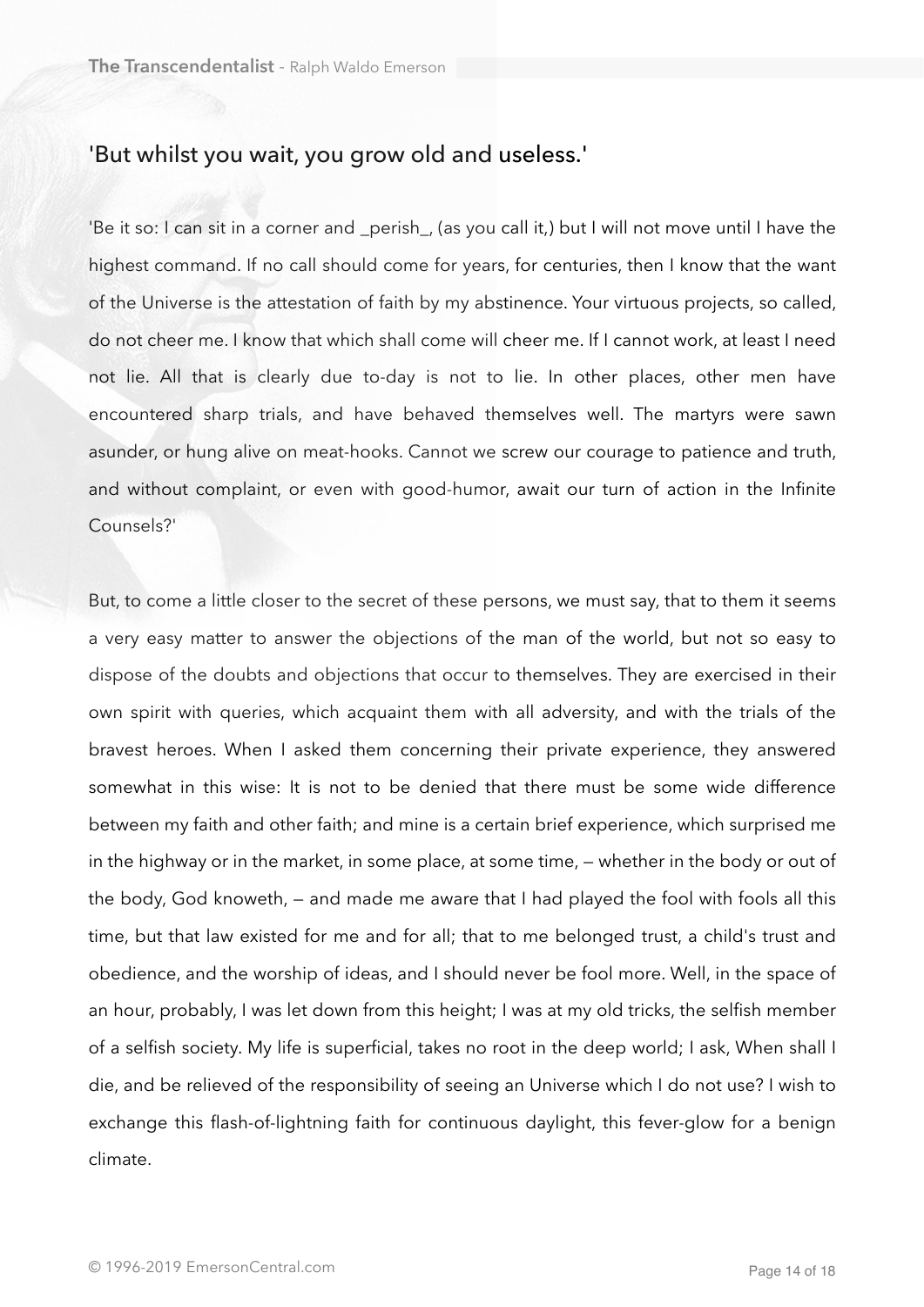These two states of thought diverge every moment, and stand in wild contrast. To him who looks at his life from these moments of illumination, it will seem that he skulks and plays a mean, shiftless, and subaltern part in the world. That is to be done which he has not skill to do, or to be said which others can say better, and he lies by, or occupies his hands with some plaything, until his hour comes again. Much of our reading, much of our labor, seems mere waiting: it was not that we were born for. Any other could do it as well, or better. So little skill enters into these works, so little do they mix with the divine life, that it really signifies little what we do, whether we turn a grindstone, or ride, or run, or make fortunes, or govern the state. The worst feature of this double consciousness is, that the two lives, of the understanding and of the soul, which we lead, really show very little relation to each other, never meet and measure each other: one prevails now, all buzz and din; and the other prevails then, all infinitude and paradise; and, with the progress of life, the two discover no greater disposition to reconcile themselves. Yet, what is my faith? What am I? What but a thought of serenity and independence, an abode in the deep blue sky? Presently the clouds shut down again; yet we retain the belief that this petty web we weave will at last be overshot and reticulated with veins of the blue, and that the moments will characterize the days. Patience, then, is for us, is it not? Patience, and still patience. When we pass, as presently we shall, into some new infinitude, out of this Iceland of negations, it will please us to reflect that, though we had few virtues or consolations, we bore with our indigence, nor once strove to repair it with hypocrisy or false heat of any kind.

But this class are not sufficiently characterized, if we omit to add that they are lovers and worshippers of Beauty. In the eternal trinity of Truth, Goodness, and Beauty, each in its perfection including the three, they prefer to make Beauty the sign and head. Something of the same taste is observable in all the moral movements of the time, in the religious and benevolent enterprises. They have a liberal, even an aesthetic spirit. A reference to Beauty in action sounds, to be sure, a little hollow and ridiculous in the ears of the old church. In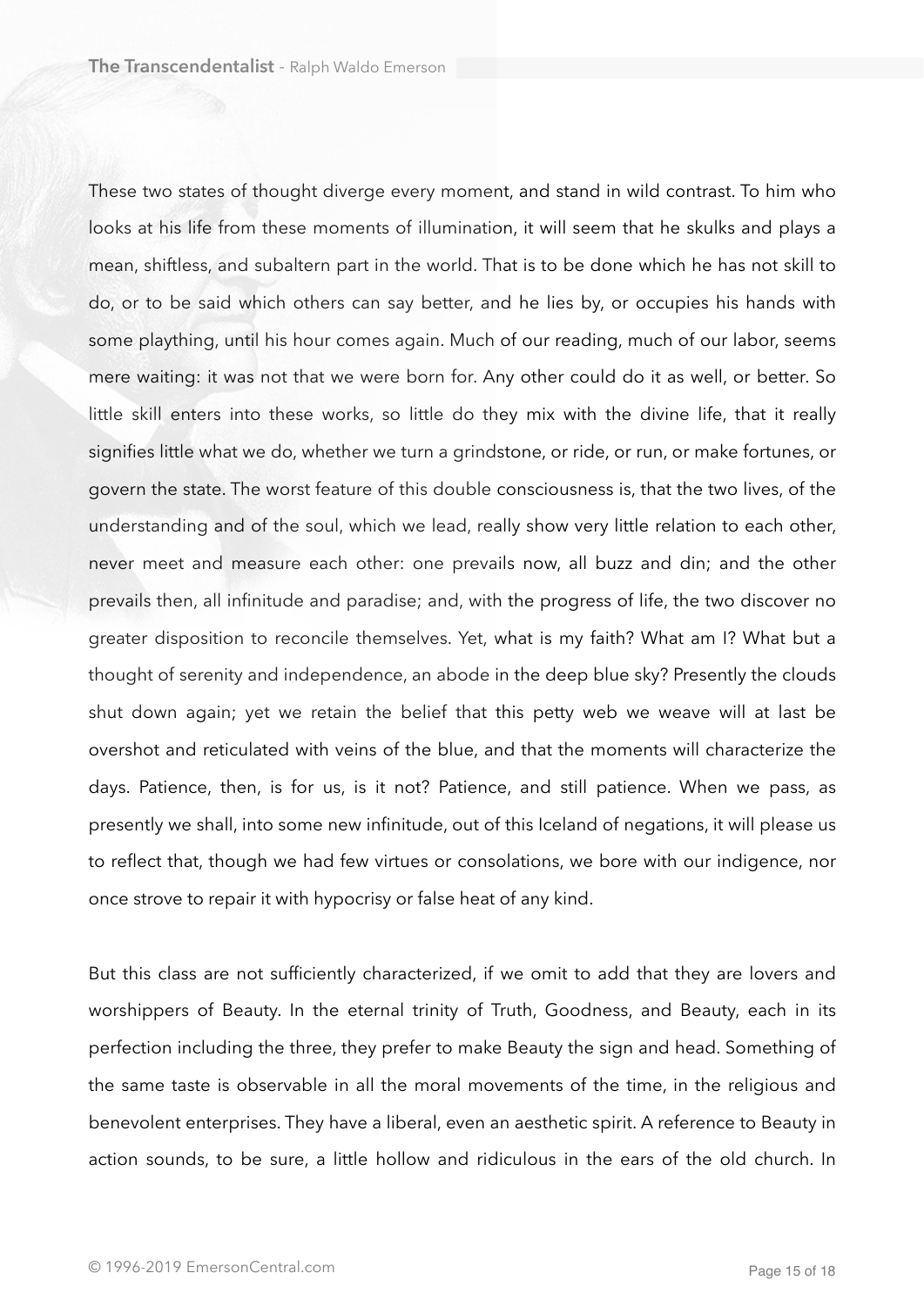politics, it has often sufficed, when they treated of justice, if they kept the bounds of selfish calculation. If they granted restitution, it was prudence which granted it. But the justice which is now claimed for the black, and the pauper, and the drunkard is for Beauty, – is for a necessity to the soul of the agent, not of the beneficiary. I say, this is the tendency, not yet the realization. Our virtue totters and trips, does not yet walk firmly. Its representatives are austere; they preach and denounce; their rectitude is not yet a grace. They are still liable to that slight taint of burlesque which, in our strange world, attaches to the zealot. A saint should be as dear as the apple of the eye. Yet we are tempted to smile, and we flee from the working to the speculative reformer, to escape that same slight ridicule. Alas for these days of derision and criticism! We call the Beautiful the highest, because it appears to us the golden mean, escaping the dowdiness of the good, and the heartlessness of the true. — They are lovers of nature also, and find an indemnity in the inviolable order of the world for the violated order and grace of man.

There is, no doubt, a great deal of well-founded objection to be spoken or felt against the sayings and doings of this class, some of whose traits we have selected; no doubt, they will lay themselves open to criticism and to lampoons, and as ridiculous stories will be to be told of them as of any. There will be cant and pretension; there will be subtilty and moonshine. These persons are of unequal strength, and do not all prosper. They complain that everything around them must be denied; and if feeble, it takes all their strength to deny, before they can begin to lead their own life. Grave seniors insist on their respect to this institution, and that usage; to an obsolete history; to some vocation, or college, or etiquette, or beneficiary, or charity, or morning or evening call, which they resist, as what does not concern them. But it costs such sleepless nights, alienations and misgivings, — they have so many moods about it; — these old guardians never change \_their\_ minds; they have but one mood on the subject, namely, that Antony is very perverse, — that it is quite as much as Antony can do, to assert his rights, abstain from what he thinks foolish, and keep his temper. He cannot help the reaction of this injustice in his own mind. He is braced-up and stilted; all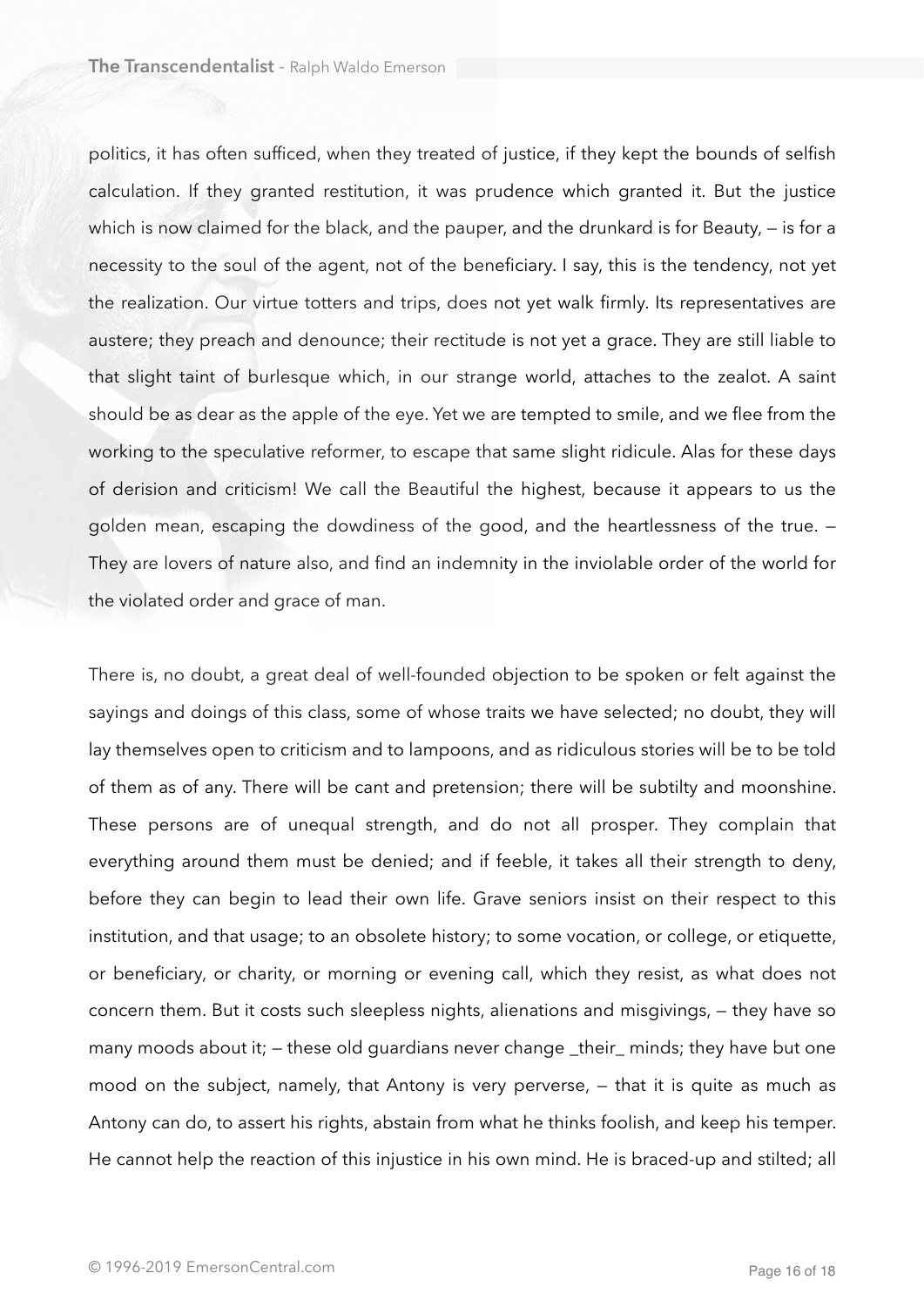freedom and flowing genius, all sallies of wit and frolic nature are quite out of the question; it is well if he can keep from lying, injustice, and suicide. This is no time for gaiety and grace. His strength and spirits are wasted in rejection. But the strong spirits overpower those around them without effort. Their thought and emotion comes in like a flood, quite withdraws them from all notice of these carping critics; they surrender themselves with glad heart to the heavenly guide, and only by implication reject the clamorous nonsense of the hour. Grave seniors talk to the deaf, — church and old book mumble and ritualize to an unheeding, preoccupied and advancing mind, and thus they by happiness of greater momentum lose no time, but take the right road at first.

But all these of whom I speak are not proficients; they are novices; they only show the road in which man should travel, when the soul has greater health and prowess. Yet let them feel the dignity of their charge, and deserve a larger power. Their heart is the ark in which the fire is concealed, which shall burn in a broader and universal flame. Let them obey the Genius then most when his impulse is wildest; then most when he seems to lead to uninhabitable desarts of thought and life; for the path which the hero travels alone is the highway of health and benefit to mankind. What is the privilege and nobility of our nature, but its persistency, through its power to attach itself to what is permanent?

Society also has its duties in reference to this class, and must behold them with what charity it can. Possibly some benefit may yet accrue from them to the state. In our Mechanics' Fair, there must be not only bridges, ploughs, carpenters' planes, and baking troughs, but also some few finer instruments, — raingauges, thermometers, and telescopes; and in society, besides farmers, sailors, and weavers, there must be a few persons of purer fire kept specially as gauges and meters of character; persons of a fine, detecting instinct, who betray the smallest accumulations of wit and feeling in the bystander. Perhaps too there might be room for the exciters and monitors; collectors of the heavenly spark with power to convey the electricity to others. Or, as the storm-tossed vessel at sea speaks the frigate or 'line